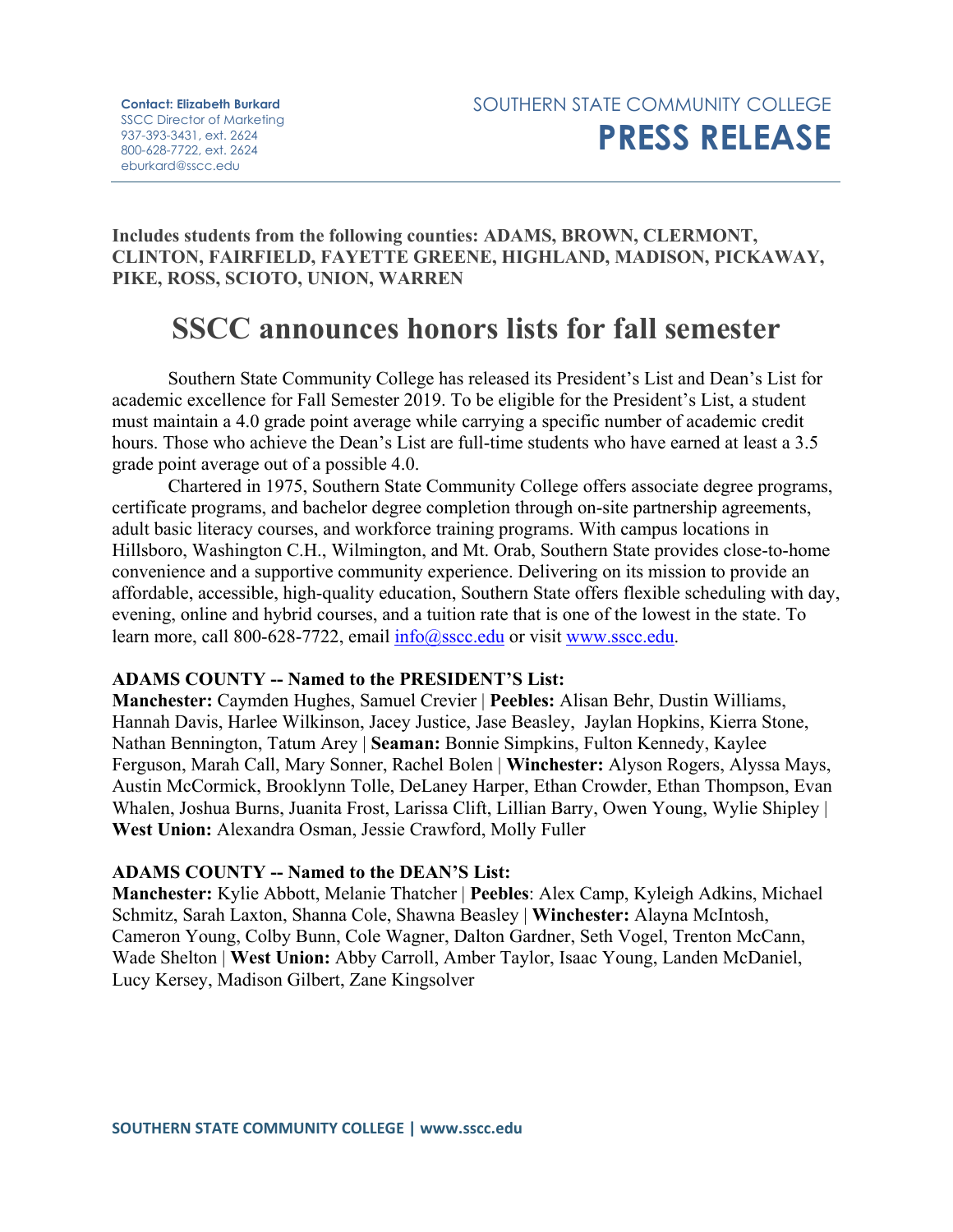### **BROWN COUNTY -- Named to the PRESIDENT'S List:**

**Bethel:** Kayla Brown **| Georgetown:** Ashlee Minnix, Allison Newberry, Joshua McKinley, Wendy Macario **| Hamersville:** Ian Hunter, Malcolm Keith **| Mt Orab:** Elizabeth Booth, Jordan Long **| Russellville:** Allison Daniels **| Sardinia:** Hailey Hampton **| Winchester:** Jessica Frederick

# **BROWN COUNTY -- Named to the DEAN'S List:**

**Fayetteville:** Alexandra Rumpke, Taryn Smucker, Zoe Vilvens | **Georgetown**: Isabella Motto, Layla Elliott | **Hamersville**: Andrew Keith, LeAnna Delaney | **Lake Waynoka:** Brandy Baker | **Mount Orab:** Brianna Bourne, Taylor Lewis, Rylee Jones | **Russellville:** Mathew Biggs | **Sardinia:** Brooke Towne, Trey Bogart | **Winchester:** Cheyenne Lovejoy, Christian Danner, Madilynn Murphy, Megan Arn | **Williamsburg:** Samantha Robbins

# **CLERMONT COUNTY -- Named to the PRESIDENT'S List:**

**Batavia:** Kandida Wallace | **Bethel:** Felicia McMullen, Jessica Riley | **Milford:** Cailyn Kohus

# **CLERMONT COUNTY -- Named to the DEAN'S List:**

**Amelia:** Jaimie Mefford, Matthew Whisner | **Batavia:** Tiffany Durbin, Victoria Steinhaus | **Bethel:** Noah Sayles, Tasha Hall | **Felicity:** Jenna Brown | **Williamsburg:** Bela Fulmer, Jarret Lawson, Kelsey Steinhaus

# **CLINTON COUNTY -- Named to the PRESIDENT'S List:**

**Blanchester:** Jenna Monhollen | **Clarksville:** Cole Holzheimer | **Lynchburg:** Derek Clinton | **New Vienna:** Kevin Funk, Van Frye | **Wilmington:** Amanda Martin, Carson Range, Chloe Miller, Emily Mendell, Emma Lewis, Kaitlyn Warren, Matthew Smith, Paige Ross, Rachel Barker, Samuel Ahrmann

# **CLINTON COUNTY -- Named to the DEAN'S List:**

**Blanchester:** Allison Puckett, Ashley Collins | **Martinsville:** Zachary Holmes | **Midland:** Cristy Irwin | **Sabina:** Jericka Boggs, Kenneth Carlson, Shelby de Roziere | **Wilmington:** Annie Beery, Cameron Quigley, Emilee Pham, Frank Heckel, Hannah Henson, Holly Maples, Joshua Cox, Kyler Reed, Troy Oates

# **FAIRFIELD COUNTY -- Named to the PRESIDENT'S List:**

**Ripley:** Jerome Blum

# **FAYETTE COUNTY -- Named to the PRESIDENT'S List:**

**Bloomingburg:** Siara Eggleton, Hazen Jacobs | **Washington Court House:** Colby Blade, Jenna Sams, Kerri Black, Kevin Mundt, Kylie Pettit, Macie Riley, Seth Collins, Wesley Nye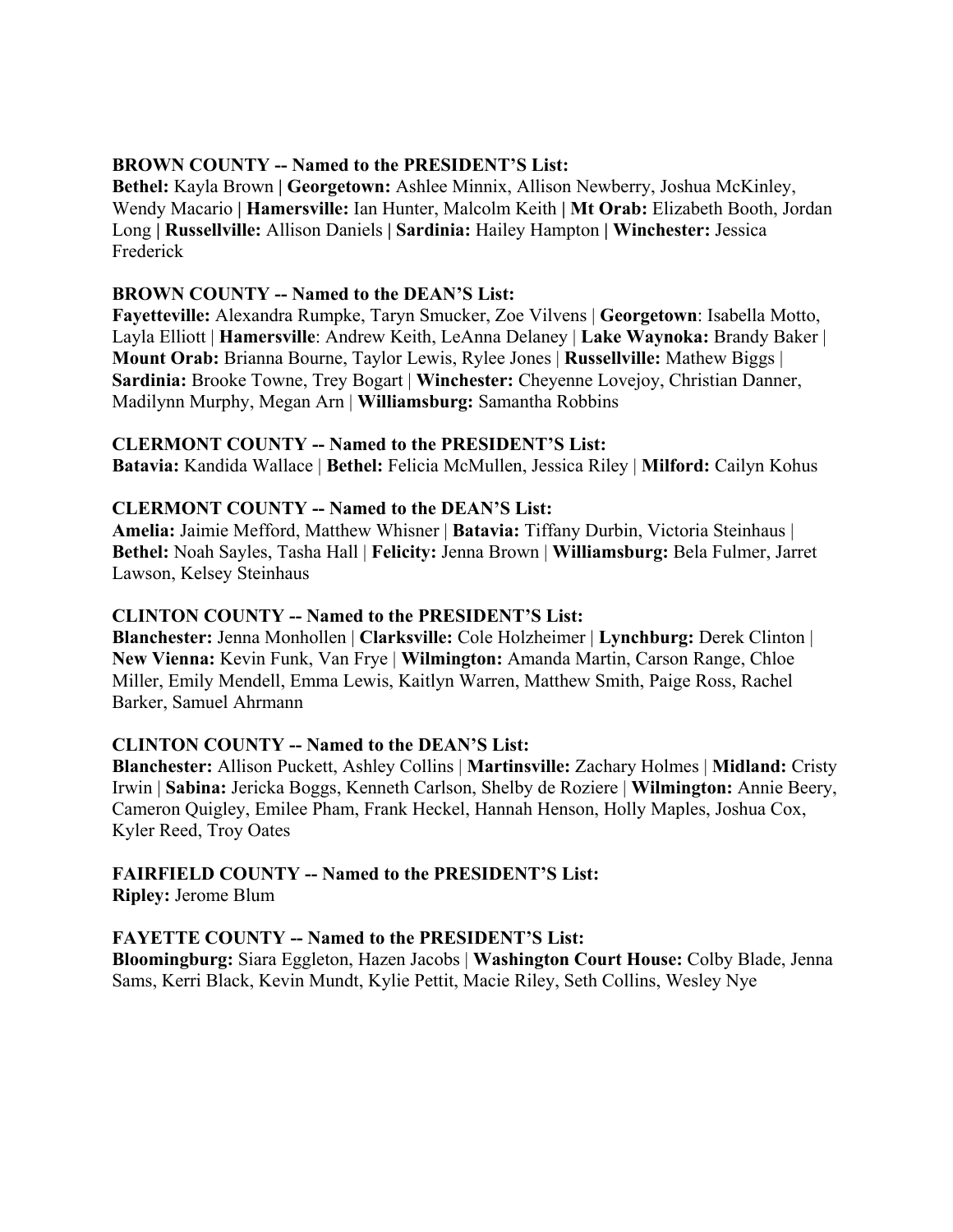### **FAYETTE COUNTY -- Named to the DEAN'S List:**

**Bloomingburg**: Jacob Atwood, Tabitha Landrum | **Leesburg:** Kenneth Massie | **New Holland:** Morgan Eggleton | **Washington Court House:** Audrey Mead, Erica Whitt, Kalika Wilson, McKenzee Dunn, McKenzie Riley, Michael Bates, Natalee Payton, Sabra Hines, Wyatt Cory

### **GREENE COUNTY -- Named to the DEAN'S List:**

**Xenia:** Dennis McCarthy

### **HIGHLAND COUNTY -- Named to the PRESIDENT'S List:**

**Greenfield:** Danny Highley | **Hillsboro:** Austin Neville, Brittany Vice, Candice Hatton, Christian Weseloh, Kasey Hawkins, Madalyn Miller, Madison Edwards, Morgan Baker, Sara Newsome | **Leesburg:** Alexandra Robinett, Brock Morris, Brooke Buchanan, Brittany Chrisman, Emily Malinowski, Sarah Wuellner | **Lynchburg:** Amy Campbell, Caleb Tetreault, Christopher Otey, Faithe Qvick, Mason Barrett, Savannah Cochran | **New Vienna:** Jeffrey Mann | **Mount Orab:** Madison Wells | **Sardinia:** Amber Lytle

### **HIGHLAND COUNTY -- Named to the DEAN'S List:**

**Greenfield:** April Barber, Elizabeth Kegley, Jennifer Lowry, Kristin Wickensimer, Sydni Tite | **Hillsboro:** Ashley Sowards, Cameron Whittenburg, Chauncey Captain, Chelsea Traylor, Chesnie Pharo, Christopher Norman, Desiree Davis, Hannah McIntyre, Hope Wyckoff, Jacob Stanley, Jeanette Cox, Jessica Moon, Kayla Heizer, Kaylee Lunsford, Kristin Potts, McKenzie Lowell, Olivia Wilson | **Leesburg:** Demi Layne, Hayley Wolfe, Levi Hays, Paige Wolfe, Sarah Wilson | **Lynchburg:** Alec Elam, Brailey Young, Cailee Elam, Dawson Osborn, Emily Pinkerton, Jami Green, Kara Cluxton, Lindsey Mitchell, Maelynn Quigley | **Mowrystown:** Emma Wardlow | **Mount Orab:** Rebekkah Grennell | **Sardinia:** Christian Stubbs | **Winchester:** Kayla Bieler

**MADISON COUNTY -- Named to the PRESIDENT'S List: Mount Sterling:** Scott Jewett

**MADISON COUNTY -- Named to the DEAN'S List: South Solon:** Madison Pitstick

**PICKAWAY COUNTY -- Named to the PRESIDENT'S List: New Holland:** Hayley Lucas

**PICKAWAY COUNTY -- Named to the DEAN'S List: New Holland:** Odessa Compton

**PIKE COUNTY -- Named to the DEAN'S List: Latham:** Kendall Coy